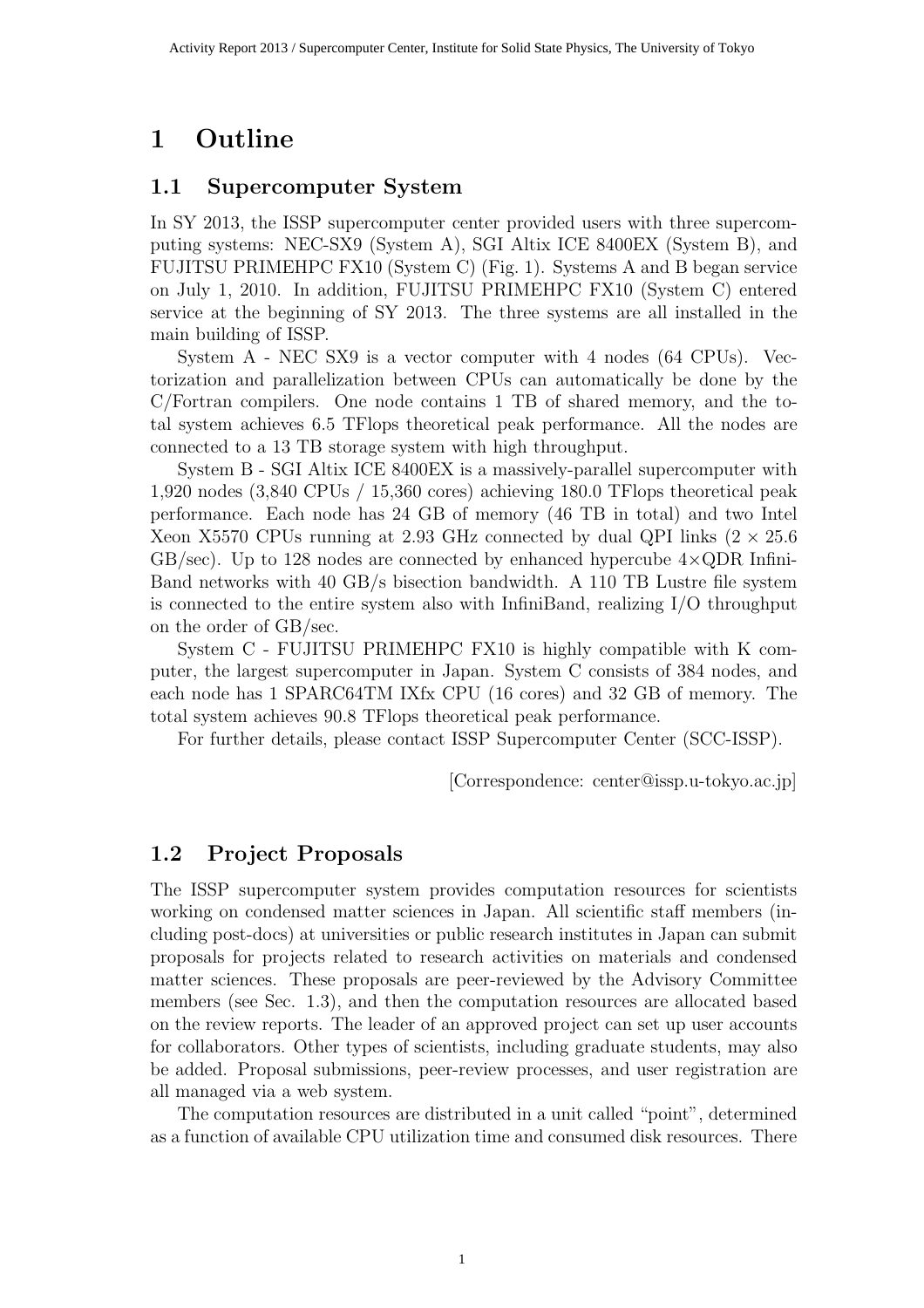

Figure 1: Supercomputer System at the SCC-ISSP

were six classes of research projects in SY 2013. The number of projects and the total number of points that were applied for and approved in this school year are listed in Table 1.

In addition, from SY 2010, ISSP Supercomputer is providing 20% of its computational resources for Computational Materials Science Initiative (CMSI), which aims at advancing parallel computations in condensed matter, molecular, and materials sciences on the 10-PFlops K Computer. The points for projects run by CMSI are distributed in accord with this policy. Computer time has also been alloted to Computational Materials Design (CMD) workshops run by CMSI.

- Proposals for projects in Classes B (small), C (mid-size), E (large-scale), and S (exceptional) can be submitted twice a year. Approved projects in Classes A, B, C, E, and S continue to the end of the school year.
- In Class D, projects can be proposed on rapidly-developing studies that need to perform urgent and relatively large calculations. An approved project continues for 6 months from its approval.
- Class S is for projects that are considered extremely important for the field of condensed matter physics and requires extremely large-scale computation. The project may be carried out either by one research group or cooperatively by several investigators at different institutions. A project of this class should be applied with at least 10,000 points; there is no maximum. We require group leaders applying for Class S to give a presentation on the proposal to the Steering Committee of the SCC-ISSP.
- Project leaders can apply for points so that the points for each system do not exceed the maximum point shown in this table.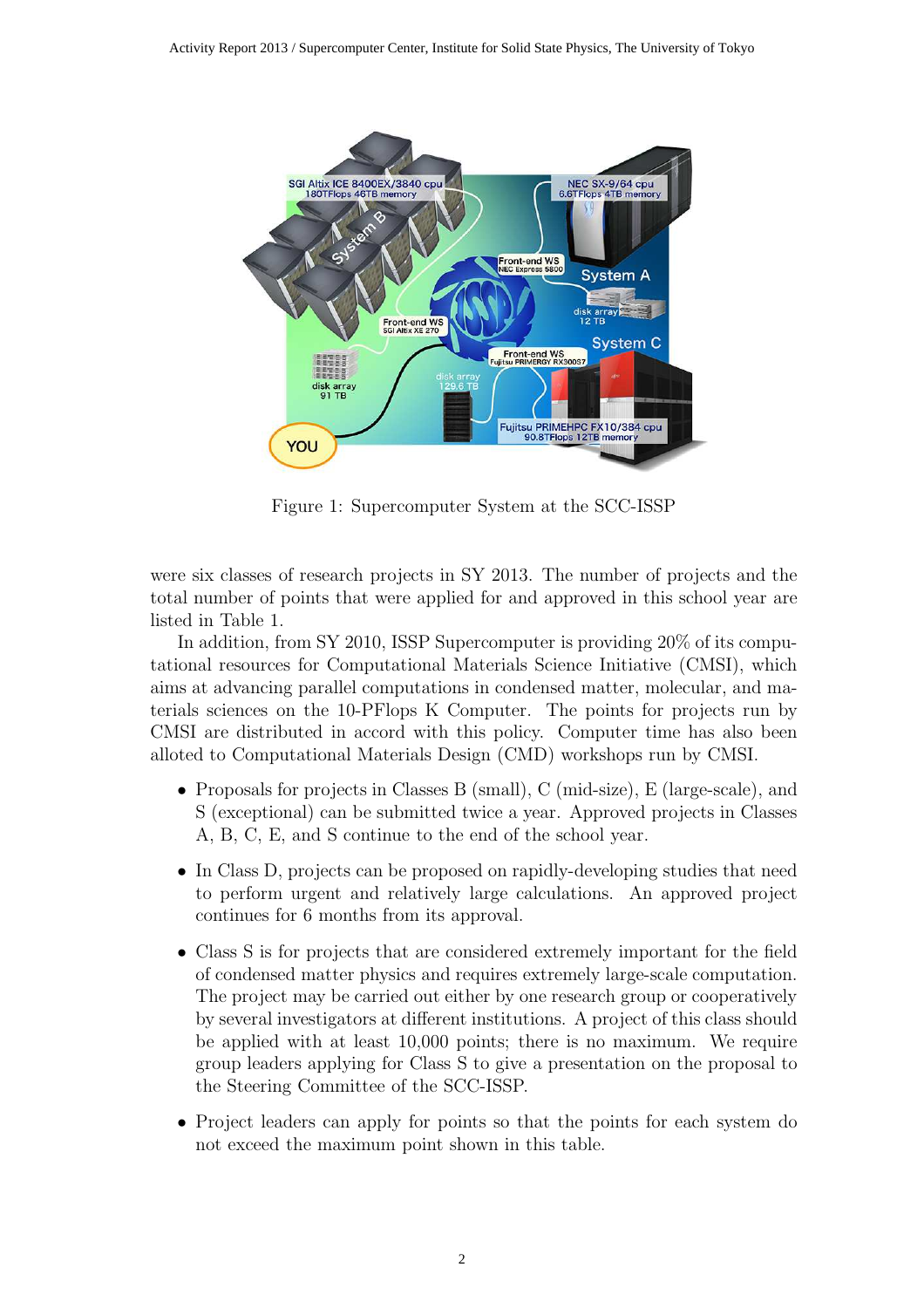|         |                | $Sys-A$        | $Sys-B$           | $SYS-C$      |                |          |          |
|---------|----------------|----------------|-------------------|--------------|----------------|----------|----------|
|         | А              | 100            | 100               | 100          |                | any time |          |
|         | Β              | 2k             | 1k                | 500          | twice a year   |          |          |
|         | $\overline{C}$ | 20k            | 10k               | 2.5k         | twice a year   |          |          |
|         | D              | 20k            | 10k               | 2.5k         |                | any time |          |
|         | E              |                | 30k               | 2.5k         | twice a year   |          |          |
|         | $\mathbf S$    |                | $(Sys-A+B) > 10k$ |              | twice a year   |          |          |
|         |                |                |                   |              |                |          |          |
| Class   | # of           |                |                   | Total points |                |          |          |
|         | Proj.          |                | Applied           |              |                | Approved |          |
|         |                | $Sys-A$        | $Sys-B$           | $SYS-C$      | $Sys-A$        | $Sys-B$  | $Sys-C$  |
| Α       | 10             | 350            | 850               | 500          | 350            | 850      | 500      |
| B       | 56             | 40.7k          | 45.0k             | 6.6k         | 28.7k          | 29.8k    | 5.8k     |
| $\rm C$ | 130            | 793.5k         | 1043.0k           | 146.9k       | 486.5k         | 391.0k   | 98.6k    |
| D       | 3              | $\overline{0}$ | 22.0k             | $\theta$     | $\theta$       | 19.0k    | $\theta$ |
| E       | 24             |                | 653.0k            | 43.8k        |                | 283.5k   | 36.6k    |
| S       | 0              | $\overline{0}$ | $\theta$          | 0            | $\overline{0}$ | 0        | $\theta$ |
| CMSI    | 22             |                |                   |              |                |          | 92.5k    |

Table 1: Classes of research projects in SY 2013

Class Max. Point Application

#### 1.3 Committees

In order to fairly manage the projects and to smoothly determine the system operation policies, the Materials Design and Characterization Laboratory (MDCL) of the ISSP has organized the Steering Committee of the MDCL and the Steering Committee of the SCC-ISSP, under which the Supercomputer Project Advisory Committee (SPAC) is formed to review proposals. The members of the committees in SY 2013 were as follows:

Steering Committee of the MDCL

| ISSP (Chair person) |
|---------------------|
| <b>ISSP</b>         |
| <b>ISSP</b>         |
| <b>ISSP</b>         |
| <b>ISSP</b>         |
| <b>ISSP</b>         |
| Univ. of Tokyo      |
| Univ. of Tokyo      |
| Univ. of Tokyo      |
| Tohoku Univ.        |
| Nagoya Univ.        |
|                     |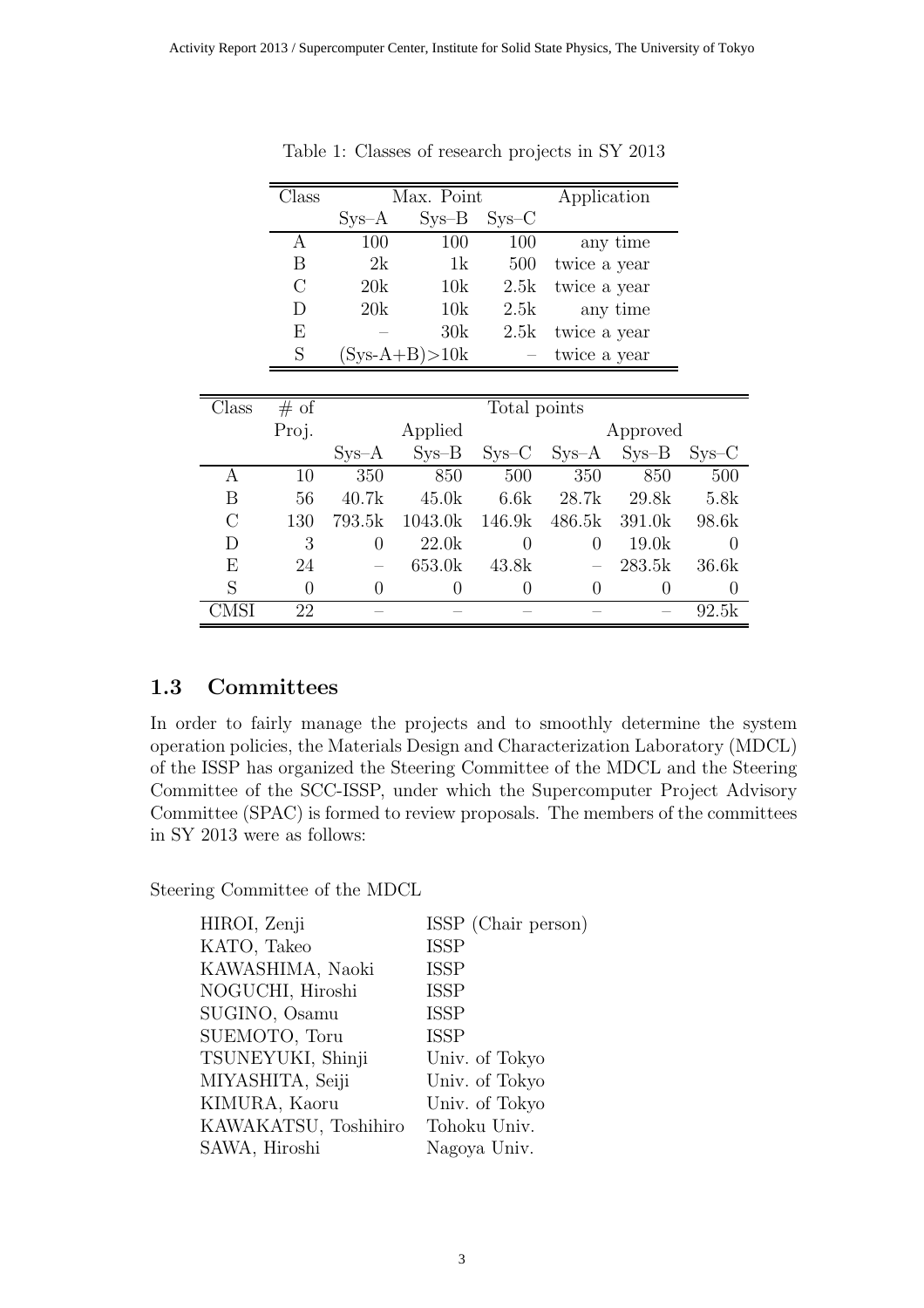| KAGEYAMA, Hiroshi | Kyoto Univ.   |
|-------------------|---------------|
| OGUCHI, Tamio     | Osaka Univ.   |
| NOHARA, Minoru    | Okayama Univ. |

Steering Committee of the SCC-ISSP

| NOGUCHI, Hiroshi     | ISSP (Chair person) |
|----------------------|---------------------|
| KAWASHIMA, Naoki     | <b>ISSP</b>         |
| SUGINO, Osamu        | <b>ISSP</b>         |
| TAKADA, Yasutami     | <b>ISSP</b>         |
| TOKUNAGA, Masashi    | <b>ISSP</b>         |
| TSUNETSUGU, Hirokazu | <b>ISSP</b>         |
| SHIBA, Hayato        | ISSP                |
| WATANABE, Hiroshi    | <b>ISSP</b>         |
| KASAMATSU, Shusuke   | <b>ISSP</b>         |
| HATANO, Naomichi     | Univ. of Tokyo      |
| IMADA, Masatoshi     | Univ. of Tokyo      |
| MIYASHITA, Seiji     | Univ. of Tokyo      |
| NAKAJIMA, Kengo      | Univ. of Tokyo      |
| TSUNEYUKI, Shinji    | Univ. of Tokyo      |
| KAWAKATSU, Toshihiro | Tohoku Univ.        |
| OTSUKI, Tomi         | Sophia Univ.        |
| SHIRAISHI, Kenji     | Nagoya Univ.        |
| OGUCHI, Tamio        | Osaka Univ.         |
| SUZUKI, Takafumi     | Univ. of Hyogo      |
| YOSHIMOTO, Yoshihide | Tottori Univ.       |
| YATA, Hiroyuki       | ISSP                |
| FUKUDA, Takaki       | <b>ISSP</b>         |

Supercomputer Project Advisory Committee

| NOGUCHI, Hiroshi     | ISSP (Chair person) |
|----------------------|---------------------|
| KAWASHIMA, Naoki     | <b>ISSP</b>         |
| SUGINO, Osamu        | <b>ISSP</b>         |
| TAKADA, Yasutami     | <b>ISSP</b>         |
| TOKUNAGA, Masashi    | <b>ISSP</b>         |
| TSUNETSUGU, Hirokazu | <b>ISSP</b>         |
| SHIBA, Hayato        | <b>ISSP</b>         |
| WATANABE, Hiroshi    | <b>ISSP</b>         |
| KASAMATSU, Shusuke   | <b>ISSP</b>         |
| AOKI, Hideo          | Univ. of Tokyo      |
| ARITA, Ryotaro       | Univ. of Tokyo      |
| HATANO, Naomichi     | Univ. of Tokyo      |
| HUKUSHIMA, Koji      | Univ. of Tokyo      |
| IKUHARA, Yuichi      | Univ. of Tokyo      |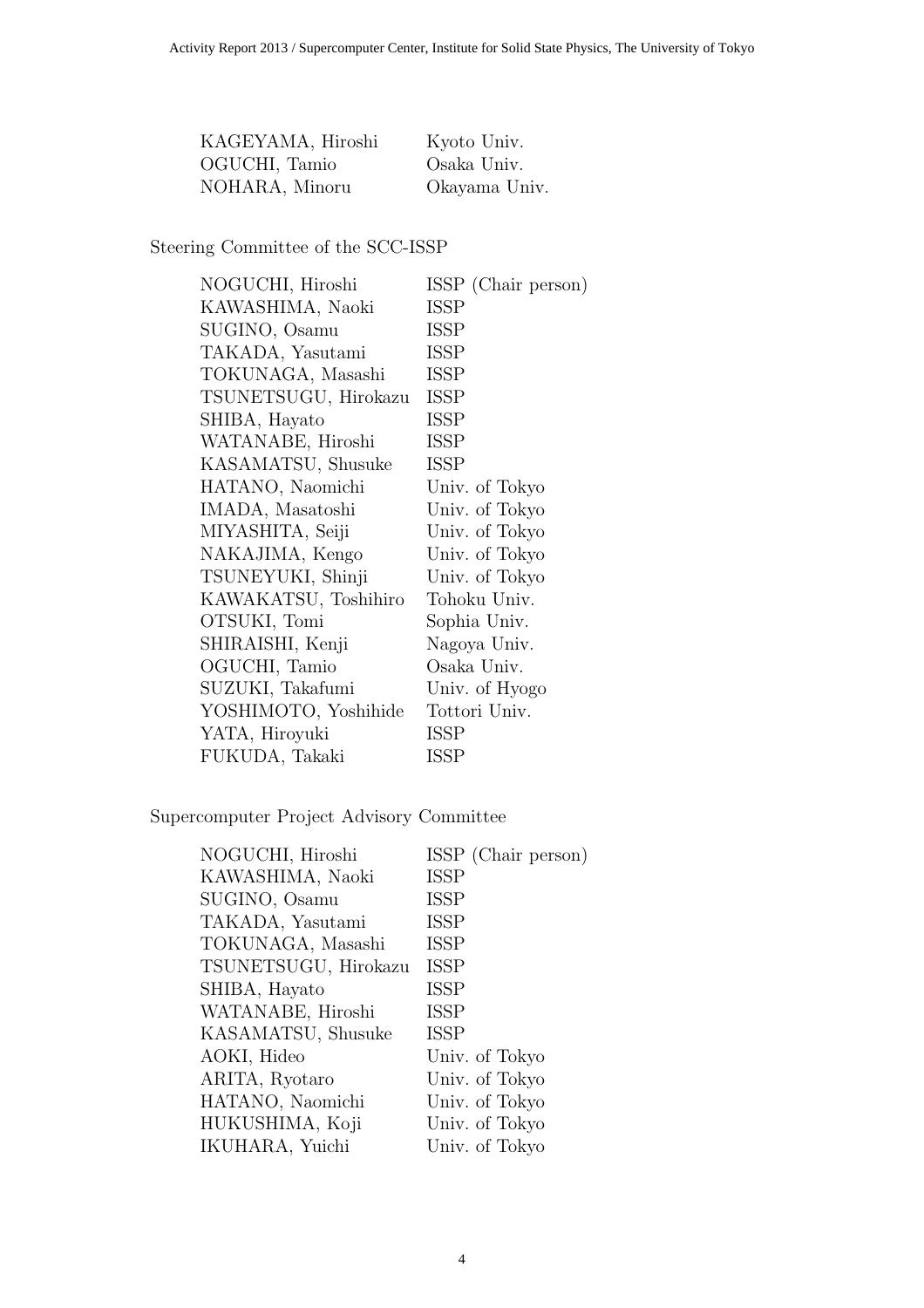| IMADA, Masatoshi     | Univ. of Tokyo           |
|----------------------|--------------------------|
| IWATA, Jun-Ichi      | Univ. of Tokyo           |
| MIYASHITA, Seiji     | Univ. of Tokyo           |
| MOTOME, Yukitoshi    | Univ. of Tokyo           |
| NAKAJIMA, Kengo      | Univ. of Tokyo           |
| OGATA, Masao         | Univ. of Tokyo           |
| OSHIYAMA, Atsushi    | Univ. of Tokyo           |
| TSUNEYUKI, Shinji    | Univ. of Tokyo           |
| WATANABE, Satoshi    | Univ. of Tokyo           |
| NEMOTO, Koji         | Hokkaido Univ.           |
| YAKUBO, Kosuke       | Hokkaido Univ.           |
| AKAGI, Kazuto        | Tohoku Univ.             |
| KAWAKATSU, Toshihiro | Tohoku Univ.             |
| KURAMOTO, Yoshio     | Tohoku Univ.             |
| SHIBATA, Naokazu     | Tohoku Univ.             |
| YANASE, Yoichi       | Niigata Univ.            |
| ISHIBASHI, Shoji     | AIST                     |
| MIYAMOTO, Yoshiyuki  | AIST                     |
| OTANI, Minoru        | AIST                     |
| KOBAYASHI, Kazuaki   | <b>NIMS</b>              |
| TATEYAMA, Yoshitaka  | <b>NIMS</b>              |
| HATSUGAI, Yasuhiro   | Univ. of Tsukuba         |
| KOBAYASHI, Nobuhiko  | Univ. of Tsukuba         |
| OKADA, Susumu        | Univ. of Tsukuba         |
| YABANA, Kazuhiro     | Univ. of Tsukuba         |
| HIDA, Kazuo          | Saitama Univ.            |
| NAKAYAMA, Takashi    | Chiba Univ.              |
| FURUKAWA, Nobuo      | Aoyama Gakuin Univ.      |
| MATSUKAWA, Hiroshi   | Aoyama Gakuin Univ.      |
| TAKANO, Hiroshi      | Keio Univ.               |
| YAMAUCHI, Jun        | Keio Univ.               |
| YASUOKA, Kenji       | Keio Univ.               |
| OTSUKI, Tomi         | Sophia Univ.             |
| OBATA, Shuji         | Tokyo Denki Univ.        |
| ANDO, Tsuneya        | Tokyo Inst. Technology   |
| TADA, Tomofumi       | Tokyo Inst. Technology   |
| HOTTA, Takashi       | Tokyo Metropolitan Univ. |
| OKABE, Yutaka        | Tokyo Metropolitan Univ. |
| WATANABE, Kazuyuki   | Tokyo Univ. of Sci.      |
| HAGITA, Katsumi      | National Defense Academy |
| INOUE, Junichiro     | Nagoya Univ.             |
| KONTANI, Hiroshi     | Nagoya Univ.             |
| OKAMOTO, Yuko        | Nagoya Univ.             |
| SHIRAISHI, Kenji     | Nagoya Univ.             |
| TANAKA, Yukio        | Nagoya Univ.             |